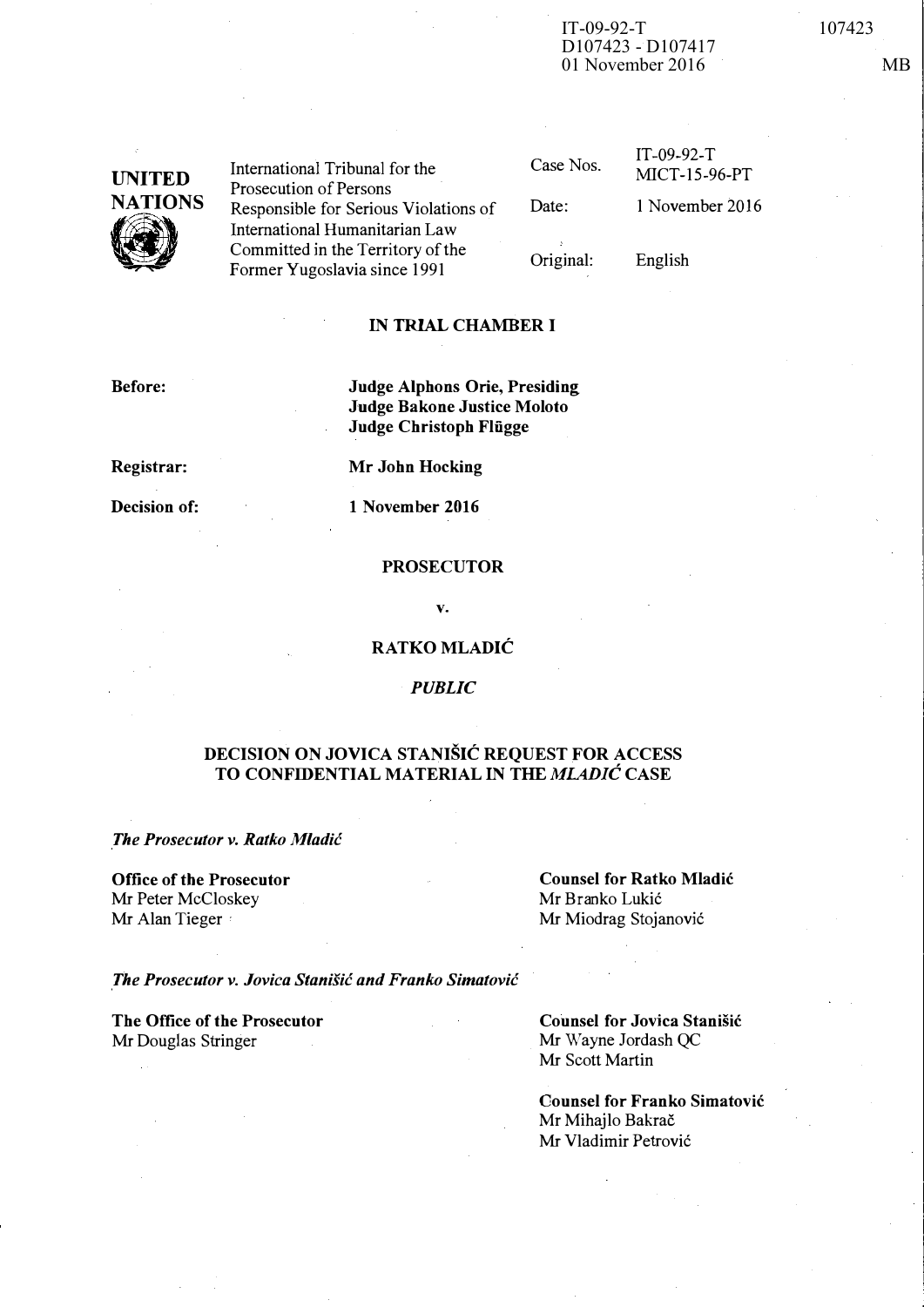## I. PROCEDURAL HISTORY

1. On 15 September 2016, Jovica Stanišić ("Applicant") filed a motion seeking access to all confidential *inter partes* material from the *Mladić* case ("Motion").<sup>1</sup> The Defence responded on 21 September 2016 ("Defence Response").<sup>2</sup> The Prosecution responded on 28 September 2016 ("Prosecution Response"). $3$ 

## IT. SUBMISSIONS OF THE PARTIES

2. The Applicant requests that the Chamber grants access to the confidential inter partes material from the *Mladic* case.<sup>4</sup> The Applicant submits that the case against him is substantially related to the case against Ratko Mladić.<sup>5</sup> Both the *Mladić* and *Stanišić* Indictments list Mladić and the Applicant as members of the same joint criminal enterprise ("JCE") which, according to the Stanišić Indictment, had the objective to forcibly and permanently remove the majority of non-Serbs, principally Croats, Bosnian Muslims and Bosnian Croats, from large areas of Croatia and Bosnia-Herzegovina ("BiH"), through the commission of crimes.<sup>6</sup> The Applicant further submits that both he and Mladić are alleged to have been involved in crimes in Srebrenica, Trnovo, Bijeljina, Sanski Most, and Zvornik between March 1992 and July 1995.<sup>7</sup> As such, the Applicant asserts that the confidential inter partes material from the Mladić case is likely to be highly relevant to the factual allegations and evidence presented against him and will therefore materially assist him in the preparation of his case.<sup>8</sup> The Applicant does not object to material provided pursuant to Rule 70 of the Tribunal's Rules of Procedure and Evidence ("Rules") being temporarily withheld pending a request by the Prosecution to the providers for permission to disclose the material.<sup>9</sup> The Applicant defers to the Chamber's discretion on whether to order disclosure of material pertaining to provisional release.<sup>10</sup> Due to the volume of material in question, the Applicant requests that, in

 $\mathbf 1$ Stanišić Defence Request for Access to Confidential Materials in the Prosecutor v. Mladić Case, 15 September 2016. The Chamber notes that the cover page of the Motion incorrectly refers to the Mechanism for International Criminal Tribunals instead of the Tribunal.

2 Defence Response on Behalf of Ratko Mladić to Jovica Stanišić's Motion for Access to Confidential Materials in the Prosecutor v. Ratko Mladić Case, 21 September 2016.

 $\mathbf 3$ Prosecution Response to Jovica Stanišić Request for Access to Confidential Materials in the Madić Case, 28 September 2016.

4 Motion, para. 1.

- $\epsilon$ Motion, para. 6.
- Motion, para. 8-

9 Motion, para. 10.

<sup>5</sup> Motion, para. 5.

 $\boldsymbol{s}$ Motion, para. 9.

 $10$  Ibid.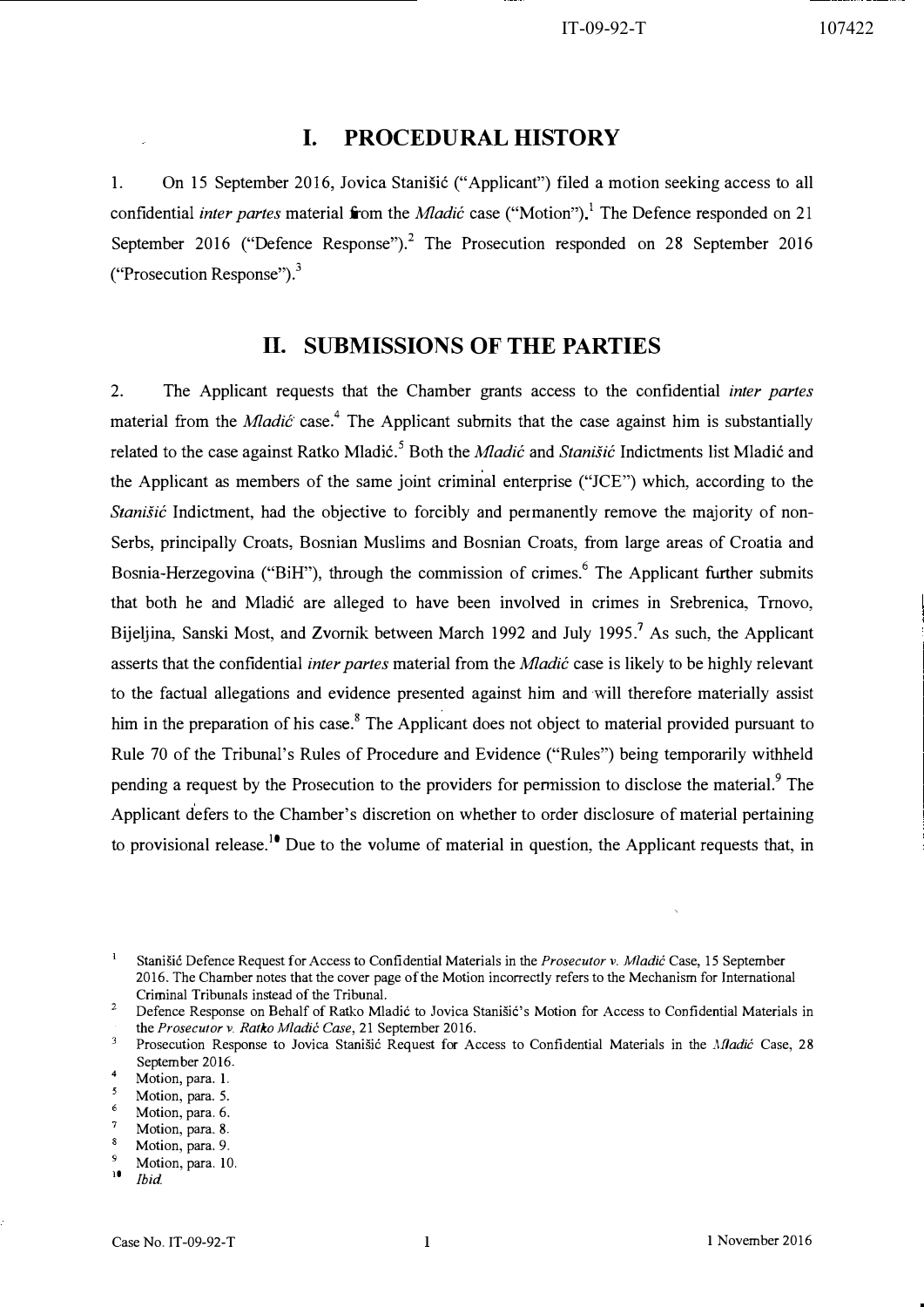addition to the usual electronic disclosure, transcripts of the *Mladic* proceedings be disclosed through Livenote and exhibits be disclosed through  $e$ Court.<sup>11</sup>

3. The Defence does not oppose the Applicant's request, except with respect to the discIosure of all filings relating to the health of Mladić and material provided pursuant to Rule 70 of the Rules.12

4. The Prosecution submits that the Applicant has demonstrated a legitimate forensic purpose that justifies access to certain confidential *inter partes* material from the *Mladic* case, specifically material related to the charged JCEs to permanently remove Bosnian Muslims and Bosnian Croats from Bosnian Serb-claimed territory in BiH ("Overarching JCE"), to eliminate Bosnian Muslims in Srebrenica ("Srebrenica JCE"), and to take UN Military Observers and peacekeepers hostage ("Hostages JCE").<sup>13</sup> The Prosecution asserts that the implementation of the Overarching JCE's common criminal purpose in municipalities throughout the BiH involves overlapping evidence from multiple municipalities in regions of the self-proclaimed Bosnian-Serb Republic, not just evidence from the municipalities specified by the Applicant.<sup>14</sup>

that the Applicant's access to the confidential inter partes material related to the Overarching JCE should not be limited to the municipalities listed by the Applicant.<sup>15</sup> In addition, it submits that evidence exclusively related to the sniping and shelling campaign in Sarajevo has limited relevance to the *Stanišic* case and should therefore be excluded from any grant of access to confidential *inter* partes material<sup>16</sup> The Prosecution further submits that the Applicant should be given access to confidential *inter partes* material in the *Mladic* case subject to the same conditions as set out in the Chamber's most recent decision concerning access to confidential *inter partes* material.<sup>17</sup>

the Prosecution submits that access to material provided pursuant to Rule 70 of the Rules should not be provided absent the provider's consent.<sup>18</sup>

## Ill. APPLICABLE LAW

5. The Chamber recalls and refers to the applicable law governing access to confidential material from other cases before the Tribunal, as set out in a previous decision.<sup>19</sup> The Chamber

- $12$  Defence Response, para. 2.
- Prosecution Response, paras 1, 4-6.

<sup>16</sup> Prosecution Response, paras 6, 10.<br><sup>17</sup> Prosecution Response, paras 2, 8

<sup>18</sup> Prosecution Response, para. 7.<br><sup>19</sup> Decision on Defence Bequest for

<sup>19</sup>Decision on Defence Request for Access to Confidential Materials from Krstic Case, 21 March 2012, paras 3-9.

 $\frac{11}{12}$  Motion, para. 11.

<sup>&</sup>lt;sup>14</sup> Prosecution Response, paras 4-5. The Prosecution also points out that the Motion lists Zvornik as an overlapping municipality but recalls that all charges specifically relating to Zvornik Municipality were removed from the Mladić Indictment. Prosecution Response, in 5.

 $15$  Prosecution Response, para 5.

 $17$  Prosecution Response, paras 2, 8.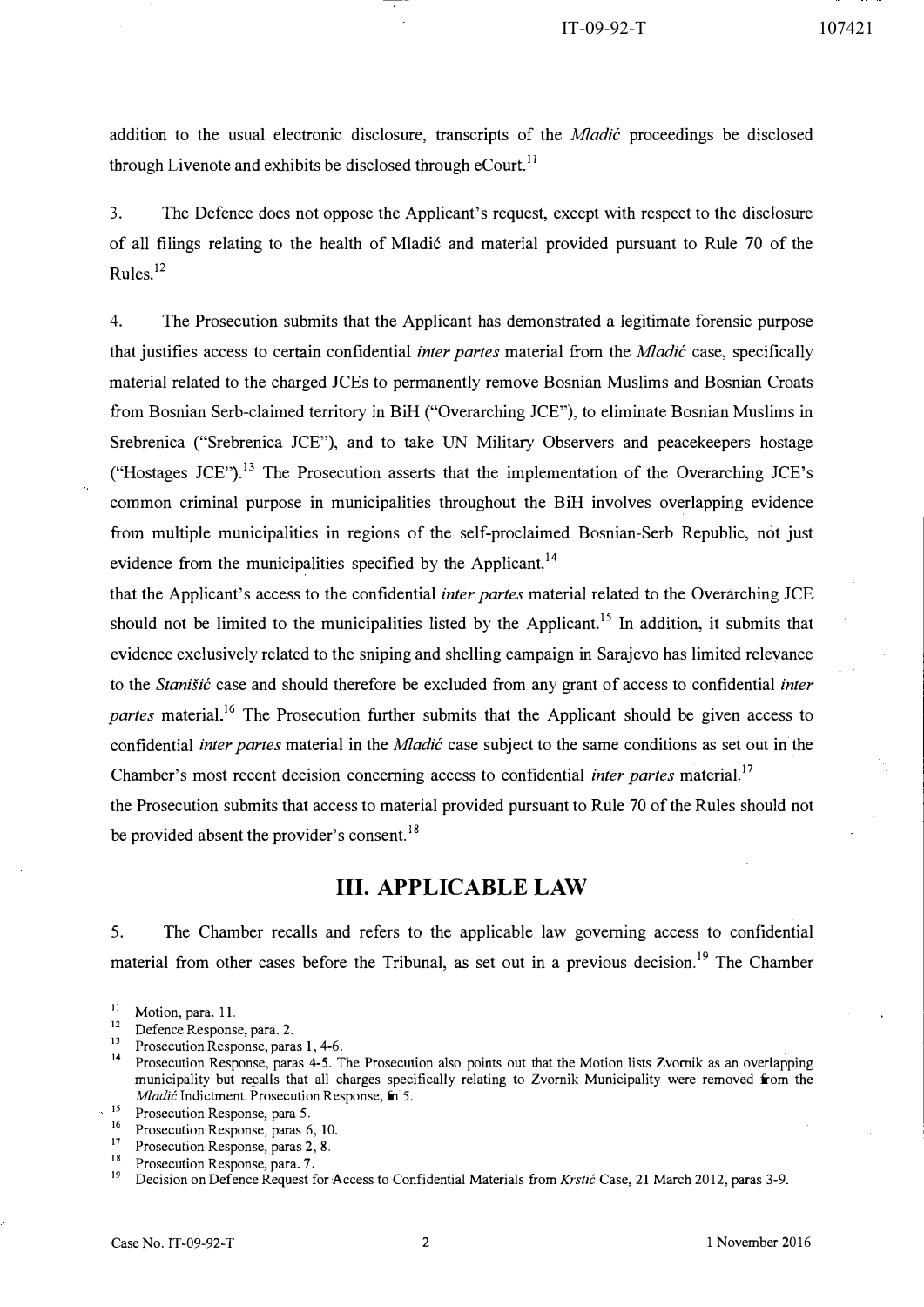further recalls and refers to a decision in which the Appeals Chamber of the Tribunal found that in light of the "residual" nature of the International Residual Mechanism for Criminal Tribunals ("MICT') and for concerns of judicial economy and practicality, parties before the MICT shall be considered parties before the Tribunal for the purposes of requesting access to confidential material. $^{20}$ 

# IV. DISCUSSION

6. The Chamber is satisfied that the Applicant has identified the material to which it seeks access with sufficient specificity. The Chamber also finds that there is a geographical and temporal nexus between the *Stanišic* and the *Mladic* Indictments with regard to crimes alleged to have been committed in relation to the Overarching, Srebrenica, and Hostages JCEs. With respect to the Overarching ICE, the Chamber is of the view that evidence of the JCE's common criminal purpose involves overlapping evidence among the multiple municipalities, such that any grant of access should not be limited to the specific municipalities in which both the Applicant and Mladic are alleged to have been involved in the commission of crimes. The Chamber finds that by establishing a legitimate forensic purpose, the Applicant has demonstrated that access to this material is likely to materially assist in the preparation of his case, and will grant the Applicant access to this material.

7. The Chamber finds that there is no temporal, geographical, or otherwise material overlap between the Stanišić and the Mladić Indictments with regard to the alleged sniping and shelling campaign in Sarajevo.<sup>21</sup> Therefore, the Chamber finds that the Applicant has not established a legitimate forensic purpose and hence has not demonstrated that access to evidence exclusively related to the alleged sniping and shelling campaign in Sarajevo is likely to materially assist in the preparation of his case, and will not grant tbe Applicant access to this material.

8. With regard to the Applicant's request for access to all confidential *inter partes* material, which the Chamber understands to include transcripts, exhibits, and filings, the Chamber notes that certain categories of material contain sensitive information of little or no value to the Applicant and therefore finds that they have no forensic purpose. These categories include material related to: remuneration; provisional release; fitness to stand trial; reports of the Reporting Medical Officer; Registry submissions of expert reports on health issues; notices of non-attendance in court;

<sup>&</sup>lt;sup>20</sup> Prosecutor v. Mico Stanišic & Stojan Zupljanin, Case No. IT-08-91-A, Decision on Karad $\ddot{a}$ c's Motion for Access to Prosecution's Sixth Protective Measures Motion, 28 June 2016, p. 2.

<sup>&</sup>lt;sup>21</sup>The *Stanisic* Indictment does not include allegations of crimes committed in Sarajevo or allegations that Stanišic participated in the JCE related to the sniping and shelling campaign in Sarajevo. See Prosecutor v. Jovica Stanišić & Franko Simatović, Case No. IT-03-69-T, Third Amended Indictment, 10 July 2008. The Mladić Indictment includes allegations of crimes related to the sniping and shelling campaign in Sarajevo. See Prosecution Submission of the Fourth Amended Indictment and Schedules of Incidents, 16 December 2011, paras 14, 18.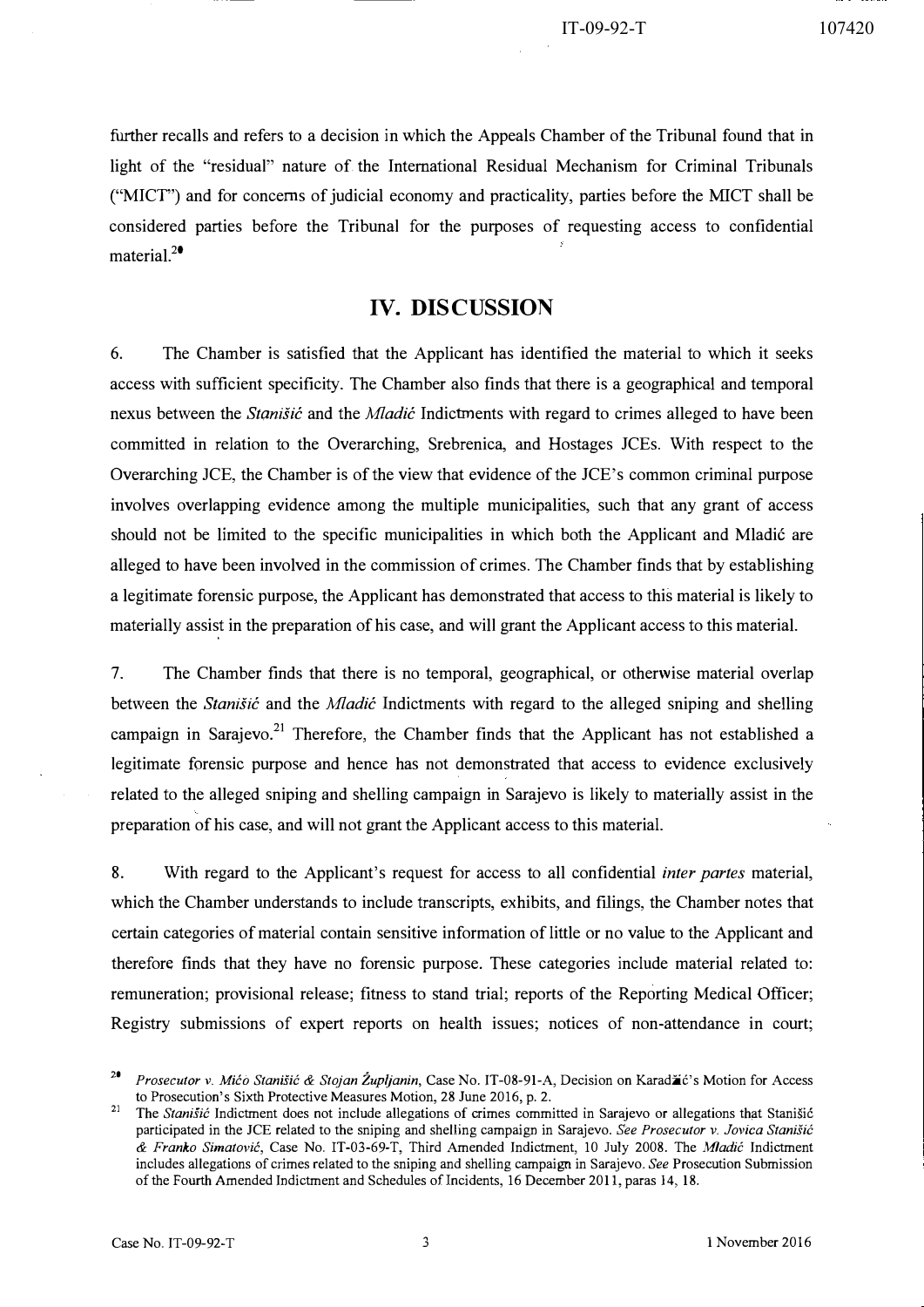modalities of trial; protective measures; subpoenas; video-conference links; orders to redact public transcripts and public broadcasts of a hearing; witness scheduling; witness appearance; witness attendance; execution of arrest warrant; enforcement of sentences; the health of the Accused; and notices of compliance filed in respect of other access decisions.<sup>22</sup> The Chamber will therefore not grant the Applicant access to material falling within these categories<sup>23</sup>

9. In relation to material in the *Mladić* case provided pursuant to Rule 70 of the Rules, the Chamber considers that the Applicant may only be given access to such material once the provider has consented to its disclosure to the Applicant. It is the responsibility of the relevant party to identify to the Registry any such Rule 70 material and to seek the Rule 70 provider's consent.

10. In relation to the Applicant's request that material be disclosed in a form that may be efficiently searched, the Chamber encourages the Registry and the parties to work together to ensure that the material is disclosed in an efficiently searchable format.

# V. DISPOSITION

11. For the foregoing reasons, pursuant to Articles 20 and 22 of the Tribunal's Statute, and Rules 54, 70, and 75 of the Rules, the Chamber

GRANTS the Motion in part;

**ORDERS** the Prosecution and the Defence, on an ongoing basis, to identify to the Registry the following confidential *inter partes* material in the *Mladić* case related to crimes alleged to have been committed as a part of the Overarching, Srebrenica, and Hostages lCEs between 12 May 1992 and 30 November 1995, for disclosure to the Applicant:

- (i) transcripts;
- (ii) exhibits; and
- (iii) filings (including all Chamber decisions);

<sup>&</sup>lt;sup>22</sup> Decision on Motion by Vujadin Popović for Access to Confidential Information in the Mladić Case, 11 September 2012, para. 7; Decision on Motions by Radivoje Miletic and Drago Nikolic for Access to Confidential Materials in the Mladic Case, 5 July 2012, para. 10; Decision of Defence Request for Access to Confidential Materials from Krstic Case, 21 March 2012, para. 12; Addendum to Decision on Defence Request for Access to Confidential Materials from the Krstic Case, 24 May 2012; Decision on Motion by Radovan Karadžic for Access to Confidential Materials in the *Mladić* Case, 18 October 2011, paras 16-17.

While several of the listed categories fall outside the scope of the Applicant's request, the Chamber includes them here in the interests of clarity and consistency with past decisions.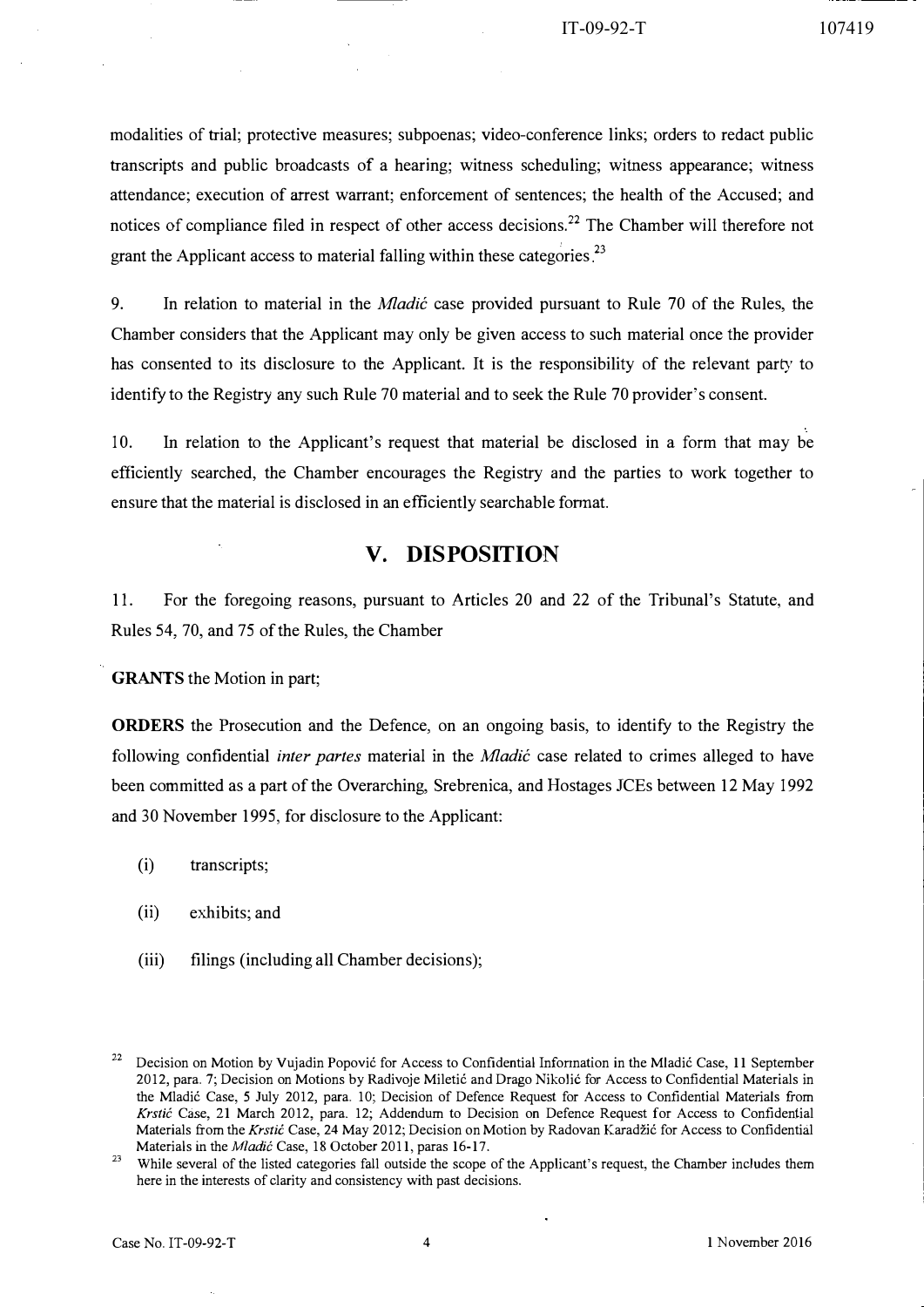#### IT-09-92-T 107418

**ORDERS** that material including documents, audio and video files, and/or transcripts concerning the following issues should be excluded from the scope of the present decision: remuneration; provisional release; fitness to stand trial; reports of the Reporting Medical Officer; Registry submissions of expert reports on health issues; notices of non-attendance in court; modalities of trial; protective measures; subpoenas; video-conference links; orders to redact public transcripts and public broadcasts of a hearing; witness scheduling; witness appearance, witness attendance; execution of arrest warrant; the enforcement of sentences; the health of the Accused; and notices of compliance filed in respect of other access decisions;

ORDERS the Prosecution and the Defence to determine without undue delay which of the material is subject to the provisions of Rule 70 of the Rules, and to seek the consent of the material's providers for its disclosure to the Applicant, and, where such consent is given, to identify that material to the Registry;

### REQUESTS the Registry to:

- (i) disclose to the Applicant, the following material:
	- a) material not subject to Rule 70 of the Rules, once it has been identified by the Prosecution and Defence in accordance with this decision; and
	- b) material subject to Rule 70 of the Rules, once the Prosecution and Defence have identified such material upon receiving consent from the Rule 70 providers;
- (ii) withhold from disclosure to the Applicant material for which non-disclosure, additional protective measures, or redactions have been requested, until the Chamber has issued decisions on the relevant requests;

ORDERS the Applicant, if disclosure to specified members of the public is directly and specifically necessary for the preparation and presentation of his case, to file a motion to the Chamber seeking authority for such disclosure. For the purpose of this decision, "the public" includes all persons and entities, other than the Judges of the Tribunal and the MICT, the staff of the Registry, and the Prosecutor and his representatives;

ORDERS that if, for the purposes of the preparation of the Applicant's case, confidential material is disclosed to members of the public – pursuant to prior authorisation by the Chamber – any person to whom disclosure of the confidential material is made shall be informed· that he or she is forbidden to copy, reproduce or publicize, in whole or in part, any such confidential material or to